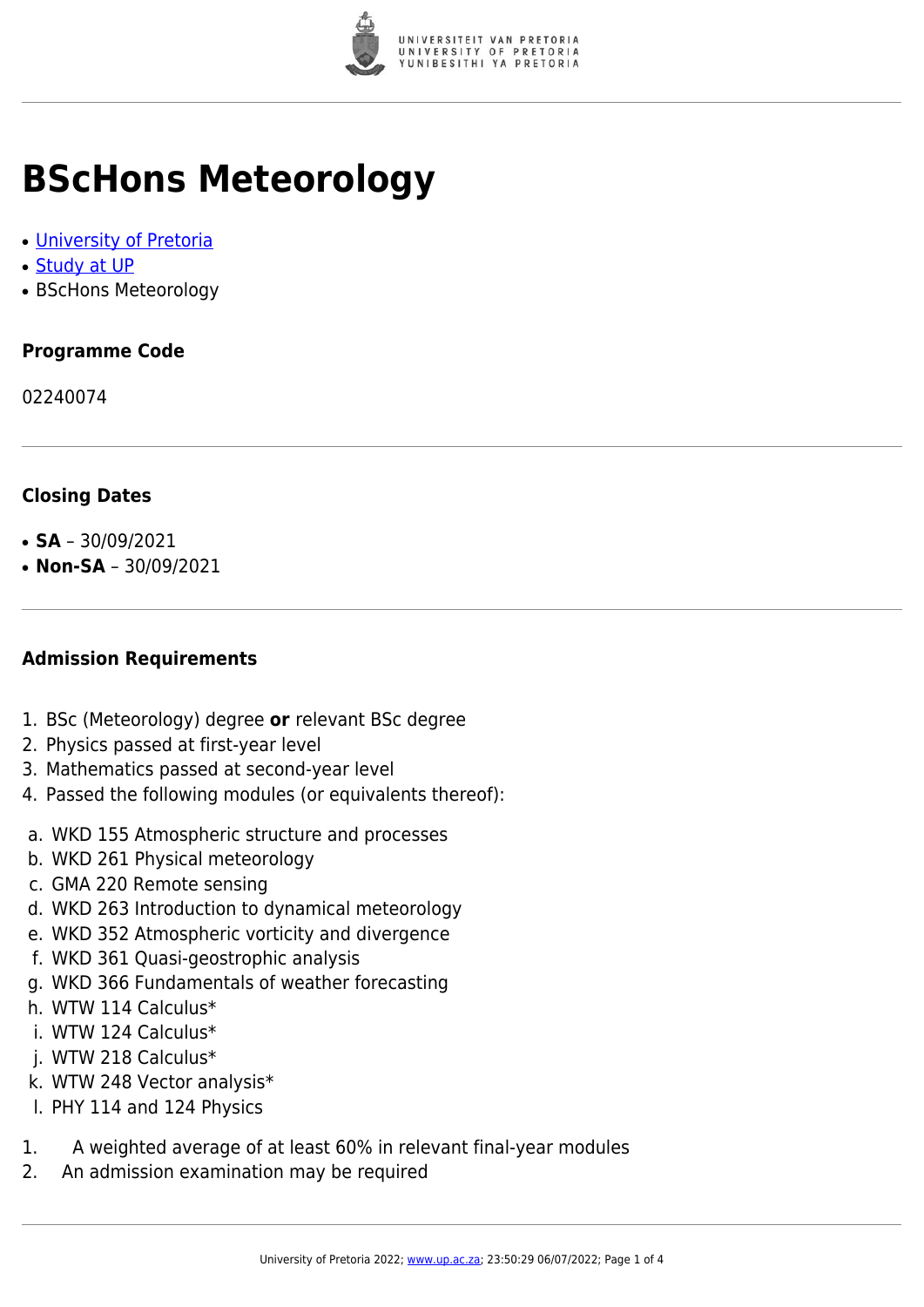

Note: Additional modules may be required in order to reach the desired level of competency

#### **Selection Process**

- A limited number of students will be admitted
- Performance during prior studies will be considered in selecting students. Specific attention will be given to modules repeated and duration of study

#### **Duration of study**

1 year, full-time.

#### **Faculty Notes**

The Faculty of Natural and Agricultural Sciences is home to more than 6 500 undergraduate and postgraduate students. The Faculty presents degrees in fields ranging from the proverbial A to Z – from actuaries to zoologists, and consists of 13 departments.

All degree programmes are designed to develop problem-solving individuals who can easily adapt to changing circumstances and take the lead in their chosen fields of specialisation. The qualifications awarded are of world-class and provide access to a multitude of career opportunities for dynamic and creative people. According to the latest Times Higher Education World University Rankings the University has achieved new world rankings in Physical Sciences, a discipline which features strongly in NAS and also maintains excellent positions on the ISI Web of Science (WOS) field rankings in Plant and Animal Sciences, Agricultural Sciences, and Environment and Ecology Sciences.

In the Faculty of Natural and Agricultural Sciences, we strive to continuously improve our high impact research and significantly address the national shortage of PhD graduates that respond to global and local challenges.

#### **Enquiries about the programme**

**Name:** Prof LL Dyson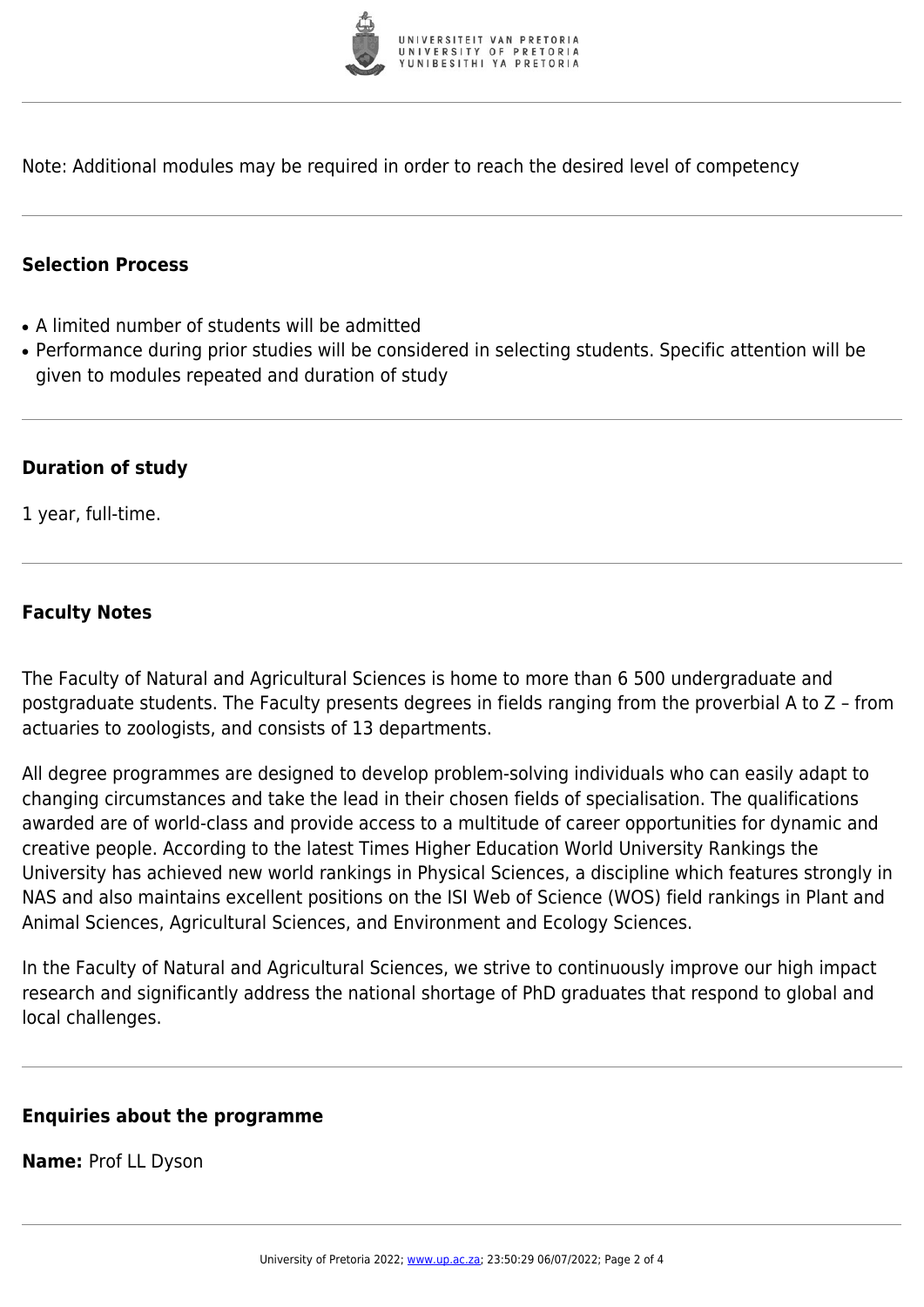

### **Tel:** 012 420 2469 **E-Mail:** liesl.dyson@up.ac.za



**How to apply**



# **Online Application**